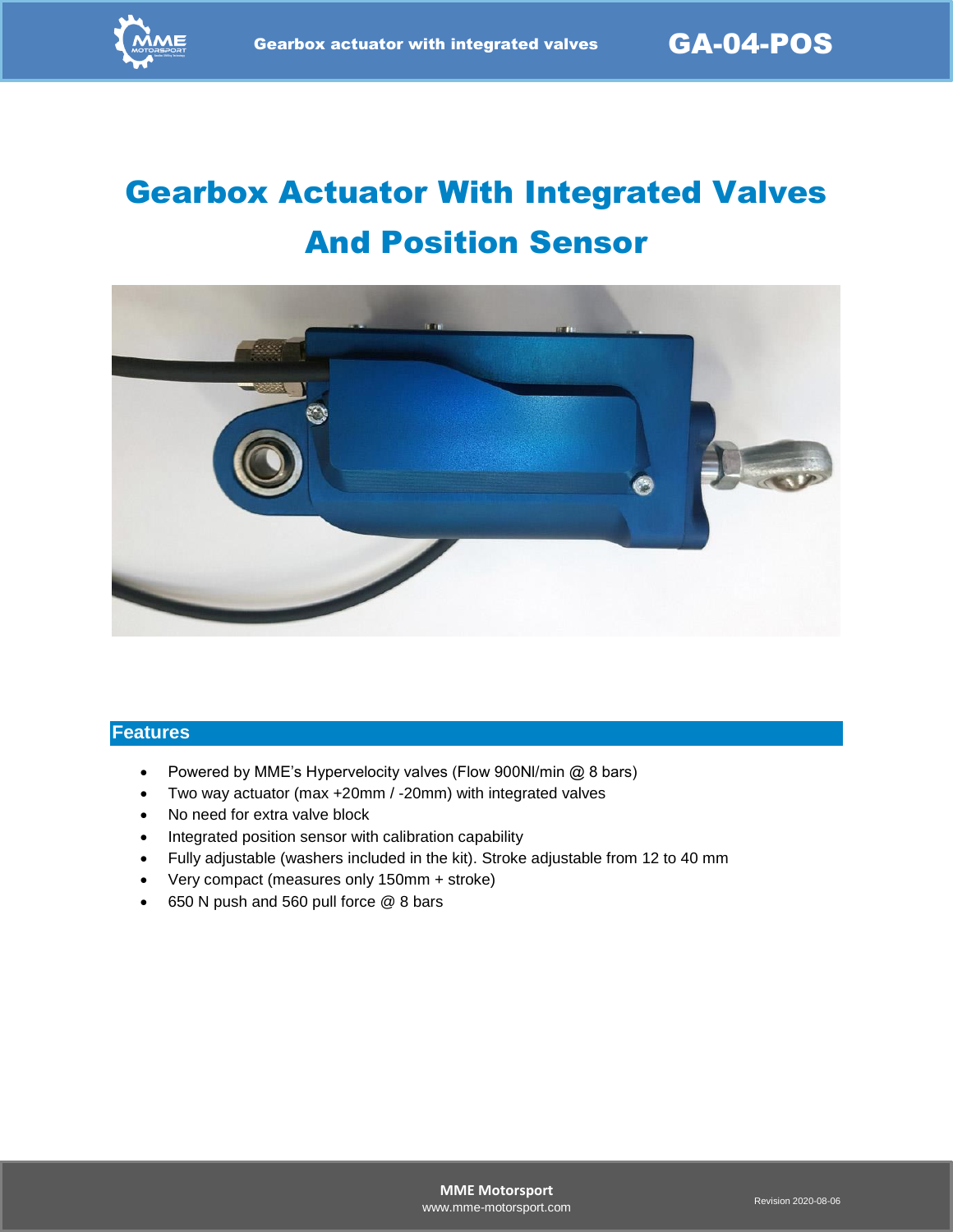

## **Technical specifications**

| Dimensions LxWxH        | 177 x 50 x 57 mm            |       |
|-------------------------|-----------------------------|-------|
| Weight                  | 750 g                       |       |
| Operating temperature   | $-2080^{\circ}C$            |       |
| Operating presure       | 6  8 Bar                    |       |
| Voltage                 | 12 V                        |       |
| Valve coil resistance   | 137 ohm                     |       |
| Stroke                  | 43 mm                       |       |
|                         | adjustable from 12 to 40 mm |       |
| Operating force [6 Bar] | Push                        | 650 N |
|                         | Pull                        | 560 N |
| Position sensor supply  | 5V                          |       |
| Position sensor output  | $0.5V - 4.5V$               |       |
| Position sensor current | 100 mA                      |       |
|                         |                             |       |

#### **Included in the kit**

① Gearbox actuator with integrated valves

② Washers for stroke adjustment Connector with pins

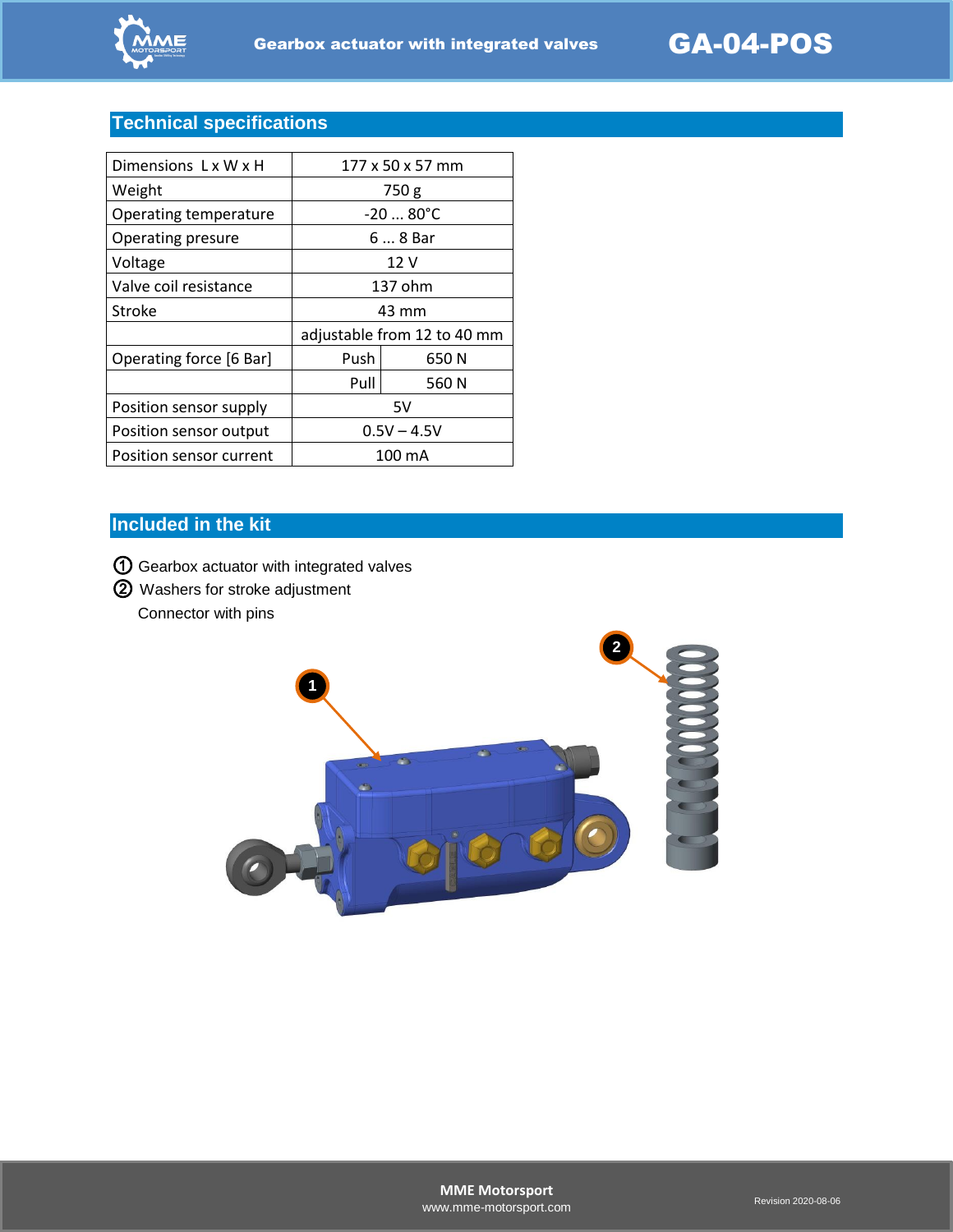

#### **Connection Diagram**

- ③ Air supply (Ø 8 mm pneumatic pipe). Swap fitting and plug if needed
- ④ Electrical cable with connector



#### **Adjusting the travel**

Travel is adjusted by adding or removing washers inside the cylinder. Cylinder has 40 mm stroke without washers (+20mm / - 20mm), by adding 10mm washer you reduce stroke to 30 mm.

- 1. Measure the stroke of the actuator and the stroke you need.
- 2. Unscrew the bolts $\textcircled{5}$  and pull out the with the actuator piston.

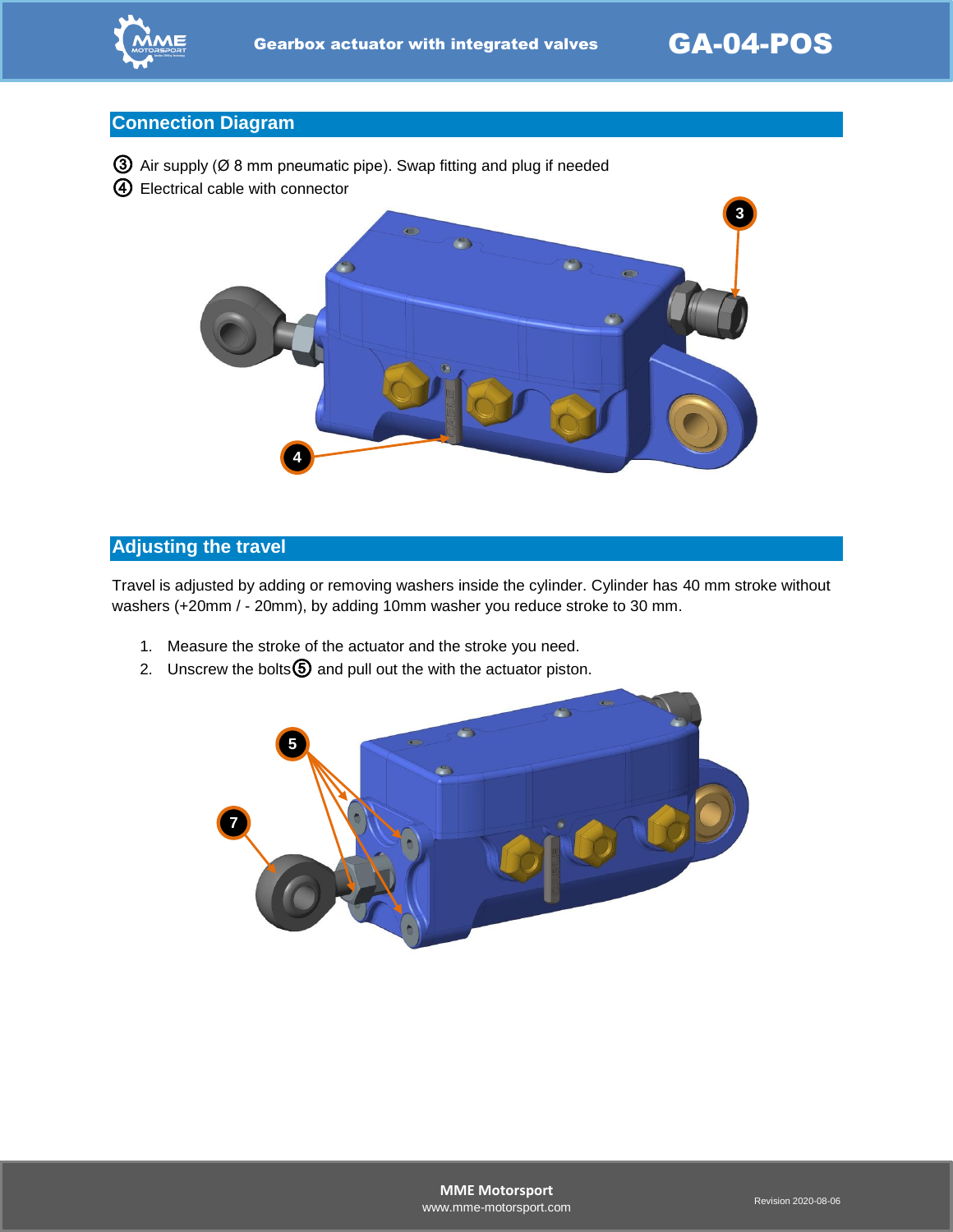

3. Remove the rod end  $\oslash$  from the piston rod and pull out the piston rod from the cover. Insert the washer set on the piston rod  $\textcircled{6}$  and insert cover back to the piston.



4. Insert the piston with the cover back to the actuator and screw bolt back in place. Watch the seals and take care of lubrication when assembling the actuator back (see servicing below)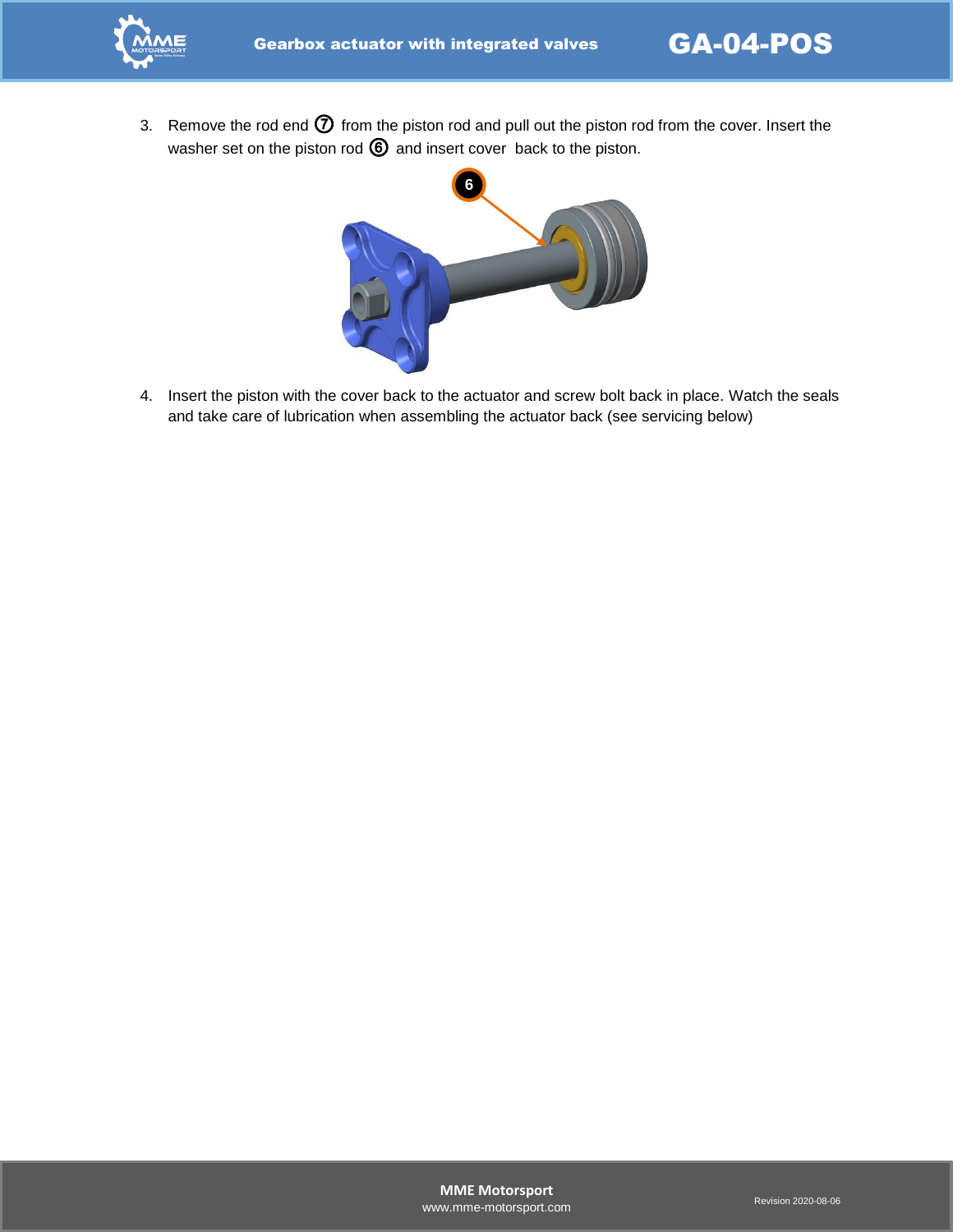

#### **Electrical diagram**

Actuator is shipped with two cables.

1) Power connection with cable and pre-crimped epoxy glued 4 pin connector ATM04-4S. Mating connector is ATM04-4P or DTM04-4P. Mating pins are AT60-202-20141 or AT60-20-0122. AWM-4P 4-Way Wedgelock is also attached.

Power (4 pin) connector pinout

|   | 12V      |
|---|----------|
| 2 | OUT      |
| 3 |          |
|   | Not used |

2) Position sensor connection with cable and pre-crimped epoxy glued 6 pin connector ATM04-6P. Mating connector is ATM04-6S or DTM04-6S. Mating pins are AT62-202-20141 or AT62-20-0122. AWM-6S 6-Way Wedgelock is also attached.

Position (6 pin) connector pinout

|   | 5٧                       |  |
|---|--------------------------|--|
| 2 | Output (0.5 - 4.5V)      |  |
| З | <b>Calibration pin 1</b> |  |
|   | <b>Calibration pin 2</b> |  |
| 5 | N.C.                     |  |
|   | GND                      |  |

Sensor needs stable 5V supply and outputs 0.5V when completely closed and 4.5V when completely extended. Anything below 0.45V and above 4.55V means there's an error and reading should be ignored. Actuator comes calibrated to a maximum travel (43mm). If you change the travel of the actuator, you will need to re-calibrate the sensor using this procedure:

1) Connect pin 3+4 (Calibration pin 1 and 2) together and hold it for 5 seconds. Output voltage will drop to about 0.1V. This is indication that calibration is in progress.

2) While holding these 2 wires, close and extend the actuator.

3) Disconnect the pin 3+4 and sensor should now output 0.5V at min and 4.5 at max travel.